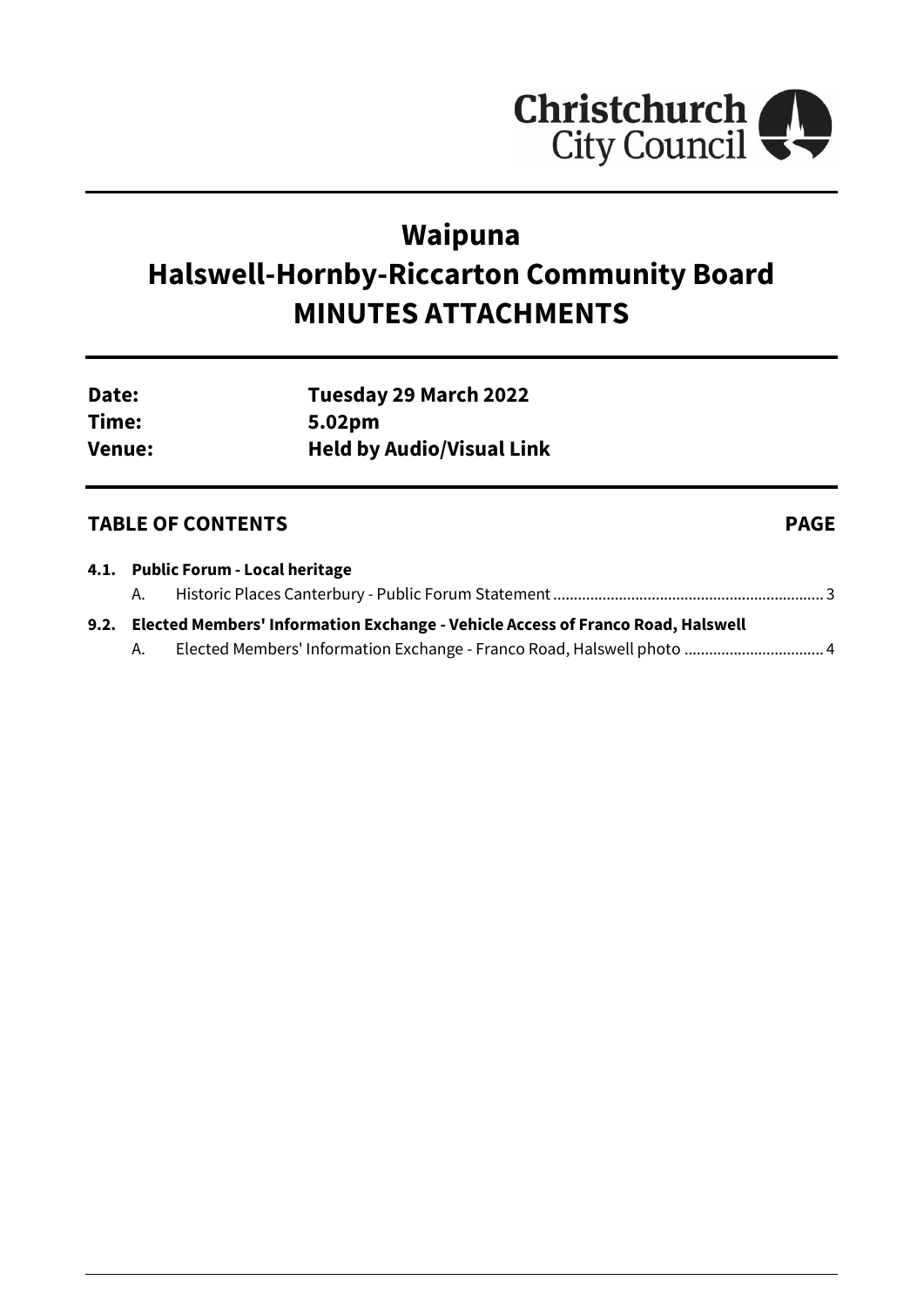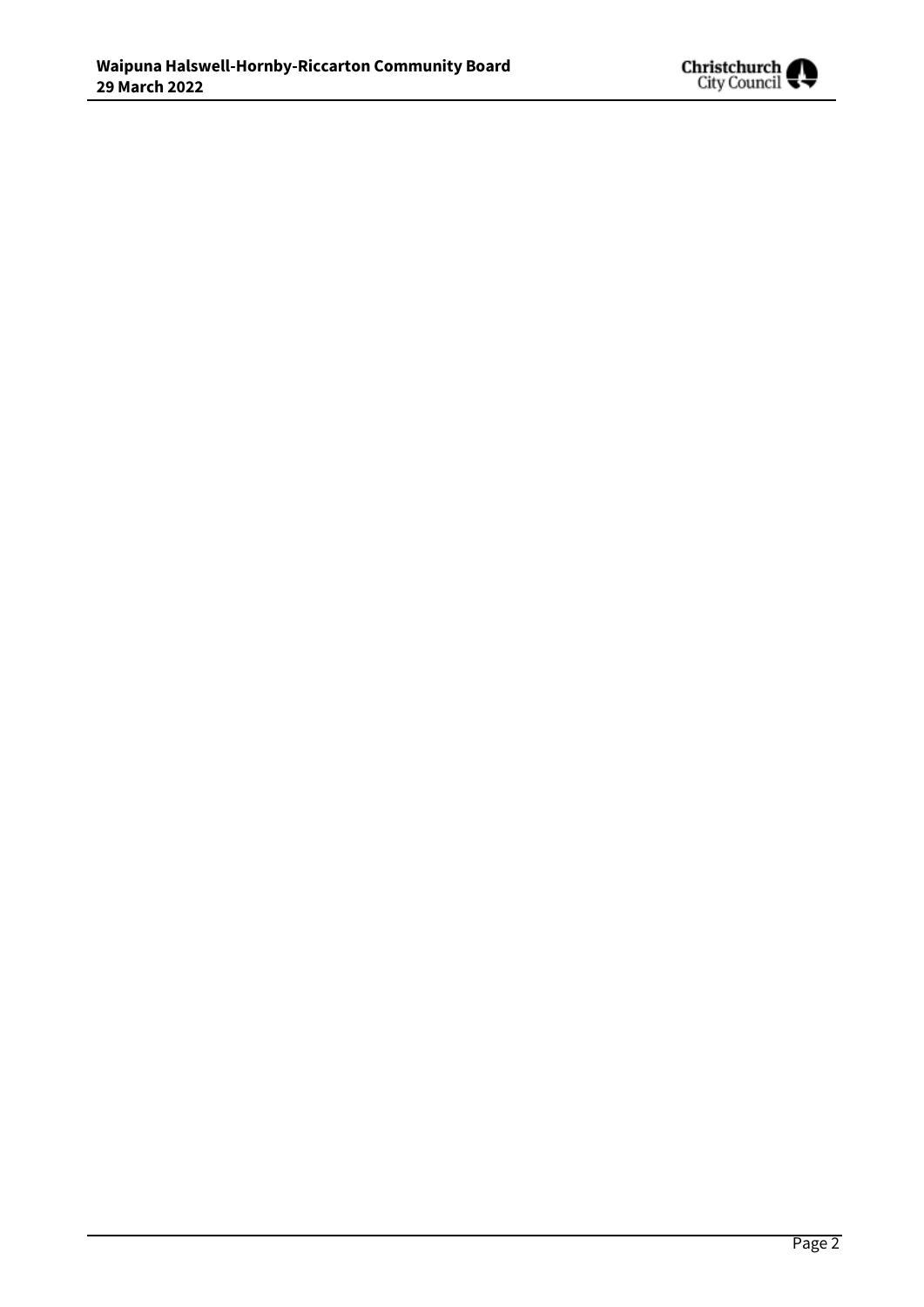<span id="page-2-0"></span>Public Forum Presentation to the Waipuna Hallswell Hornby Riccarton Community Board From Historic Places Canterbury (HPC) Tuesday 29<sup>th</sup> March 2022

Chair, Councillors and Community Board Members,

"Thank You" for allowing me to make this Public Forum presentation.

My name is Mark Gerrard and I am Chair of the heritage NGO Historic Places Canterbury. This presentation is to inform you of Historic Places Canterbury's reservations about a report recently presented to the Council and presumably passed by the Board, on the proposed demolition of the Upper Riccarton War Memorial Library. Our concerns about the report are the following:

HPC could not find a Heritage Assessment from the Council Heritage Team HPC found no mention of the Council Heritage Strategy "Our Heritage Our Taonga" No public Engagement.

Very recently, I made a personal Deputation expressing the same concerns on a report to the Waikura Linwood-Central-Heathcote Community Board on the proposed demolition of Woodham Park Caretaker's Residence.

That Board chose to have the report lay on the table whilst:

A Heritage Assessment of the Woodham Park Caretaker's Residence was conducted and Public Engagement for possible future community use was carried out.

Those of you with longer memories will recall we almost lost the Yaldhurst Memorial Hall in similar circumstances. Responding to a HPC presentation, assurances were given then, there would be a change in management procedures ensuring the Heritage Team would be brought in earlier in the CCC decision making process, to advise and assess.

HPC considers the Community Boards as often, having the best appreciation of your Heritage. As the local guardians of your heritage, HPC asks that you be vigilant in this your role.

HPC recognises that often the Board can only make recommends to the full Council. HPC is of the belief that where there is a possibility Heritage may be involved, you require any report that is to be received:

 Address the Council Heritage Policy "Our Heritage Our Taonga" Ask/ensure the Council Heritage Team's input/advice be sought

On a more broader issue HPC considers when it comes to the future of a Council owned building with a social history, the default setting should be Public Engagement to ascertain if there is a community use for it. This should occur before any decisions and reports about its future eg sale or demolition, are written.

The Council's Heritage Strategy has been broadened and includes social history, it recognises, as we all should, the importance of "Our Heritage, Our Taonga".

Thank You for listening to this Presentation.

Mark Gerrard Chair Historic Places Canterbury



The Voice of Heritage